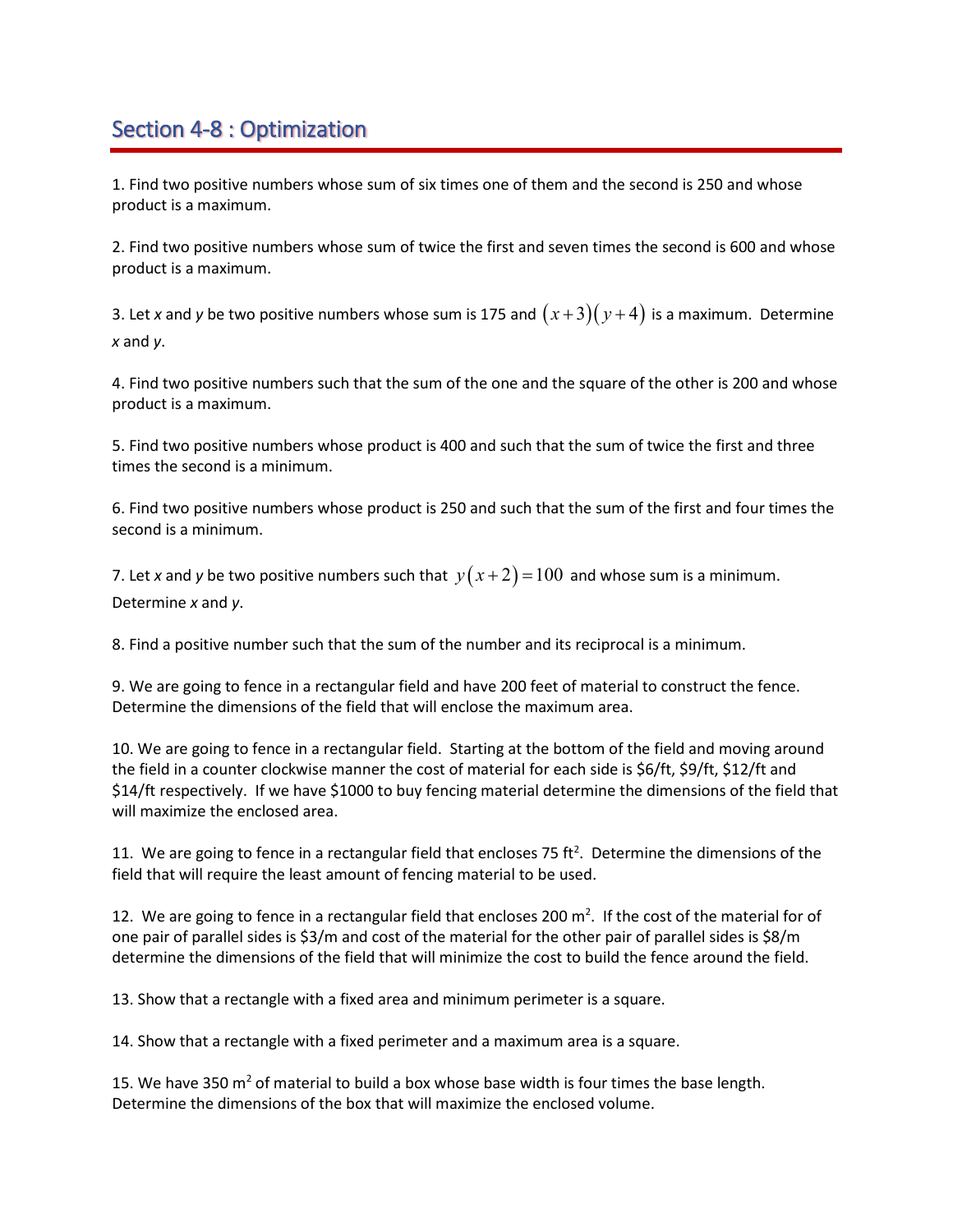16. We have \$1000 to buy the materials to build a box whose base length is seven times the base width and has no top. If the material for the sides cost  $$10/cm<sup>2</sup>$  and the material for the bottom cost  $$15/cm<sup>2</sup>$ determine the dimensions of the box that will maximize the enclosed volume.

17. We want to build a box whose base length is twice the base width and the box will enclose 80 ft<sup>3</sup>. The cost of the material of the sides is  $$0.5/ft^2$  and the cost of the top/bottom is  $$3/ft^2$ . Determine the dimensions of the box that will minimize the cost.

18. We want to build a box whose base is a square, has no top and will enclose 100 m<sup>3</sup>. Determine the dimensions of the box that will minimize the amount of material needed to construct the box.

19. We want to construct a cylindrical can with a bottom but no top that will have a volume of 65 in<sup>3</sup>. Determine the dimensions of the can that will minimize the amount of material needed to construct the can.

20. We want to construct a cylindrical can whose volume is 105 mm<sup>3</sup>. The material for the wall of the can costs \$3/mm<sup>2</sup>, the material for the bottom of the can costs \$7/mm<sup>2</sup> and the material for the top of the can costs \$2/mm<sup>2</sup>. Determine the dimensions of the can that will minimize the cost of the materials needed to construct the can.

21. We have a piece of cardboard that is 30 cm by 16 cm and we are going to cut out the corners and fold up the sides to form a box. Determine the height of the box that will give a maximum volume.



22. We have a piece of cardboard that is 5 in by 20 in and we are going to cut out the corners and fold up the sides to form a box. Determine the height of the box that will give a maximum volume.